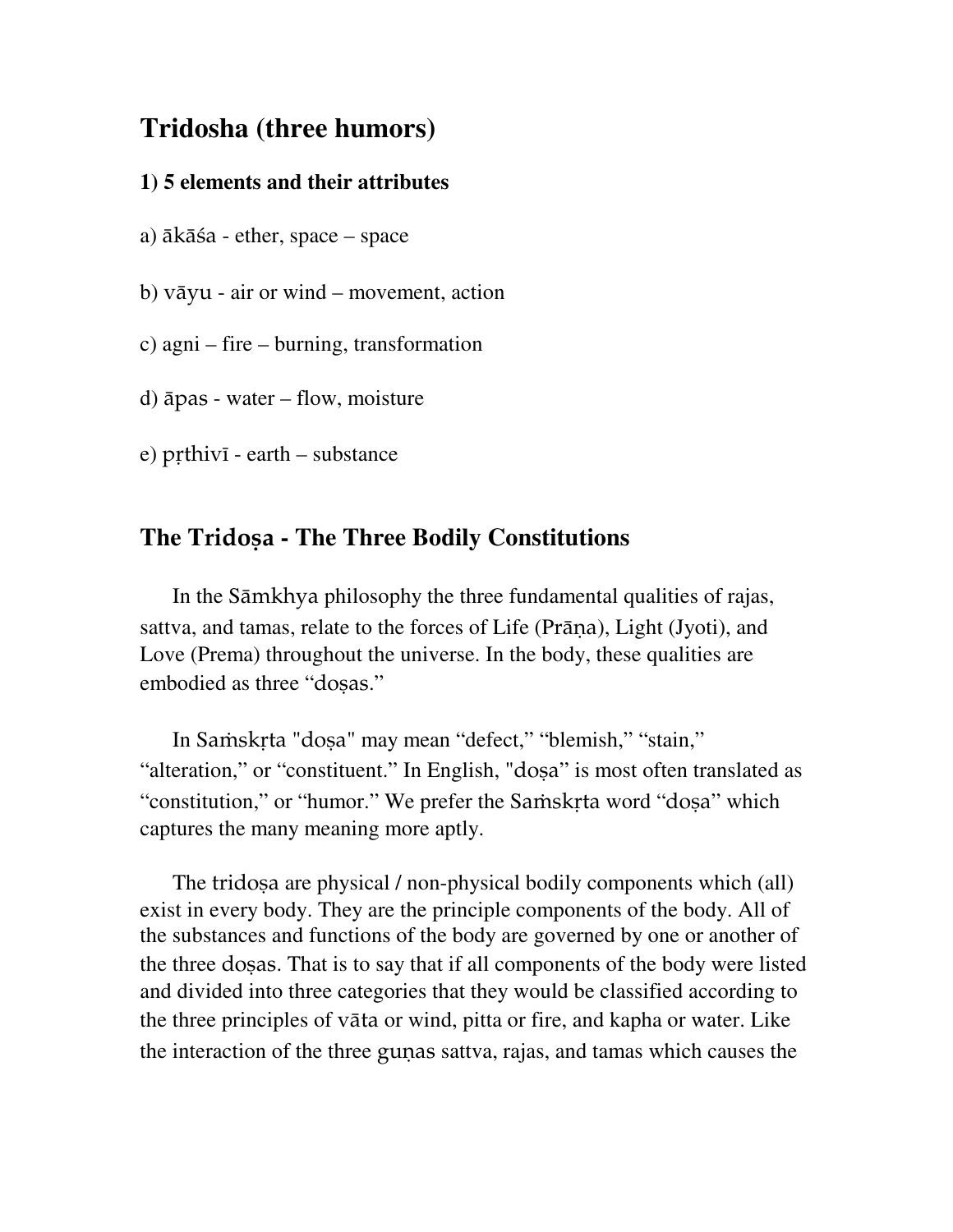creation and sustenance of the universe the three dosas create and maintain the body.

#### **The non-physical Dosas**

The dosas are non-physical, because there are energetic principles which exist independently from the physical body. The dosas do not exist in foods, or colors, or thoughts, though these inanimate things do have qualities which will influence the dosas in the body of a living creature in a predictable way. The qualities of various substances which come in contact with the body are responsible for the development or reduction of the dosas within the body. The hot quality of a food like cayenne pepper becomes pitta dosa within the body. These quality of hot is distinct from the bodily quality of pitta but it does assist in the formation of pitta (and all the action, organs, and systems, that pitta governs) in the body. The dosas are not physical in the sense that they are energetic priciples which govern the actions and parts of the body. They are not these parts, but without their existence, these parts could not exist or function. It is through the interaction of the three dosas that the body is formed and that all its anatomical processes are maintained.

#### **The physical Dosas**

It has been said already that dosa may mean "change," "stain", or "defect". Like the three gunas which move constantly and cause change, growth, fluctuation, and dissolution, throughout the universe, it is through the constant change of the dosas that the body lives, grows, changes, and decays. From the time of birth (and even before) the dosas in the body change their quantities and qualities continually. This fluctuation inherent to the nature of the tridosa is the force which causes all structure and functions of the body. When the dosas get too far from their state of balance determined at birth, the process of metabolism will break down. At this point, absorption will be hindered and elimination will be obstructed. Toxins will accumulate in the body which resemble the nature of the dosas which have cause the break-down of the healthy function of the body. Phlegm in the lungs may be cause by any one of the three dosas for example. Vāta-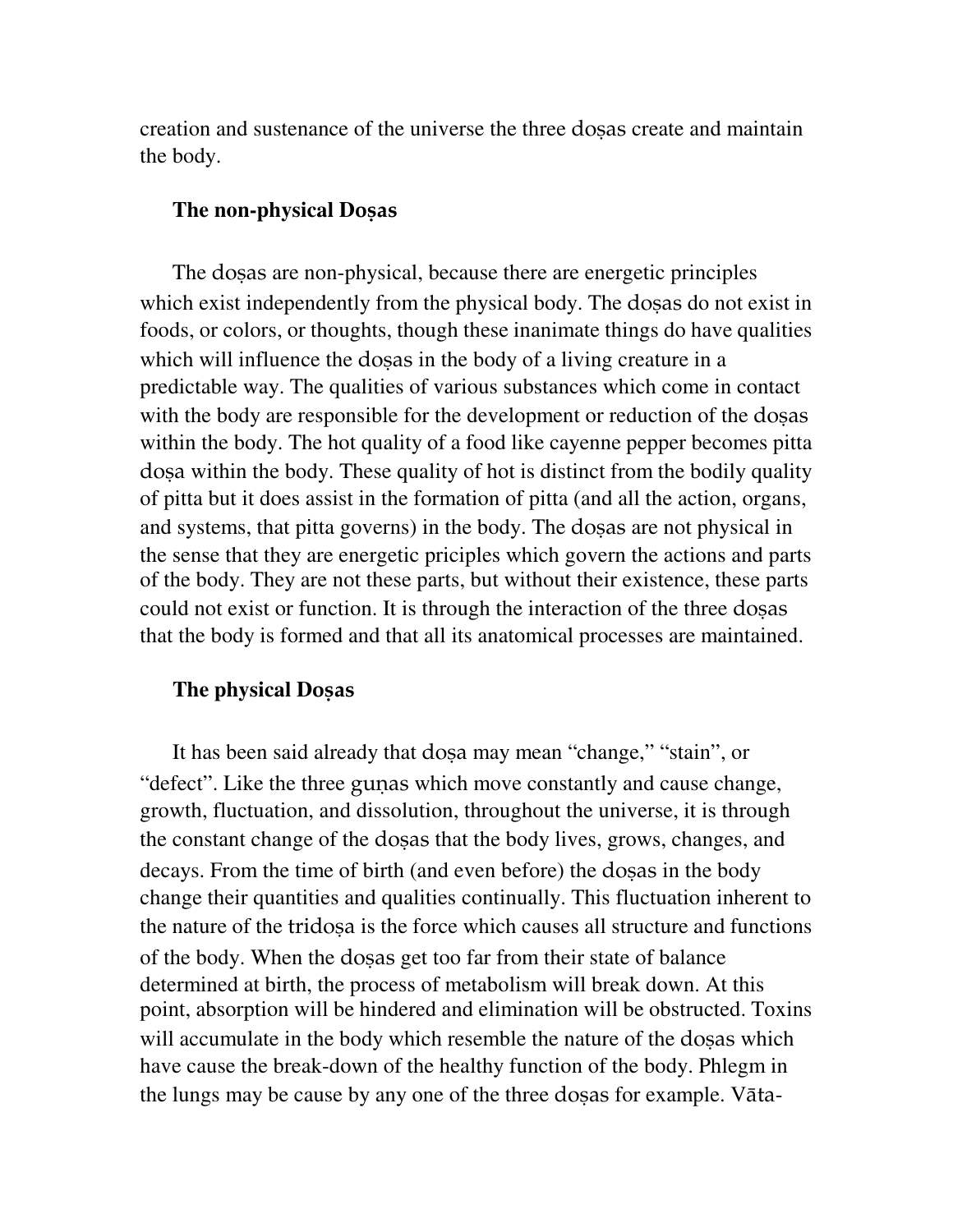type phlegm may appear scanty, dry, and brownish in color. Pitta-phlegm may appear oily, moderate in quantity and yellow or greenish. Kapha-type phlegm may appear thick, mucusy, abundant and white. Phlegm is a natural waste product of the body and not a manifestation of the dosas per se, though the dosas may be evident in the phlegm by the manifestation of these specific qualities particular to each dosa. These sorts of toxic products which appear in the body at the time of dosic imbalance are said to be a physical manifestation of the dosas. They hinder the proper function of the body and cause dis-ease. This is the physical form of the dosas, and this is why the dosas are called "stains," or "defects." The word dosa may also be translated to mean, that which causes dis-ease or health. It is true that the balance of the dosas will lead to perfect health and spiritual realization, and that their imbalance will in time cause mental and physical illness, spiritual stagnation, and eventually the death of the body.

#### **1) Vaata – Wind or Air**

 It is composed of a combination of the air and ether elements. Väta dosa is said to consist predominantly of the rajoguna (75% rajas; 20 %) sattva; 5 % tamas)

#### **2) Pitta – Fire or Bile**

 It is comprised of a combination of the fire and water elements. Pitta is said to be the dosa which has the highest predominance of the sattva guna, though it does consist of slightly more of the rajoguma. (50 % rajas, 45 % sattva; 5 % tamas)

#### **3) Kapha – Water or phlegm**

 Kapha is made up of a combination of the water and earth elements. It is said to be predominantly tamasic (75 % tamas; 20 % sattva; 5 % rajas)

### **Correlation to Western Medicine -**

 The word "humor" comes from the ancient Greek system of medicine of Hippocrates. The traditional system of Western medicine incorporated the concept of four biological humor or substances (sometimes thought of as fluids) which make up the body. These four humors like the three dosas of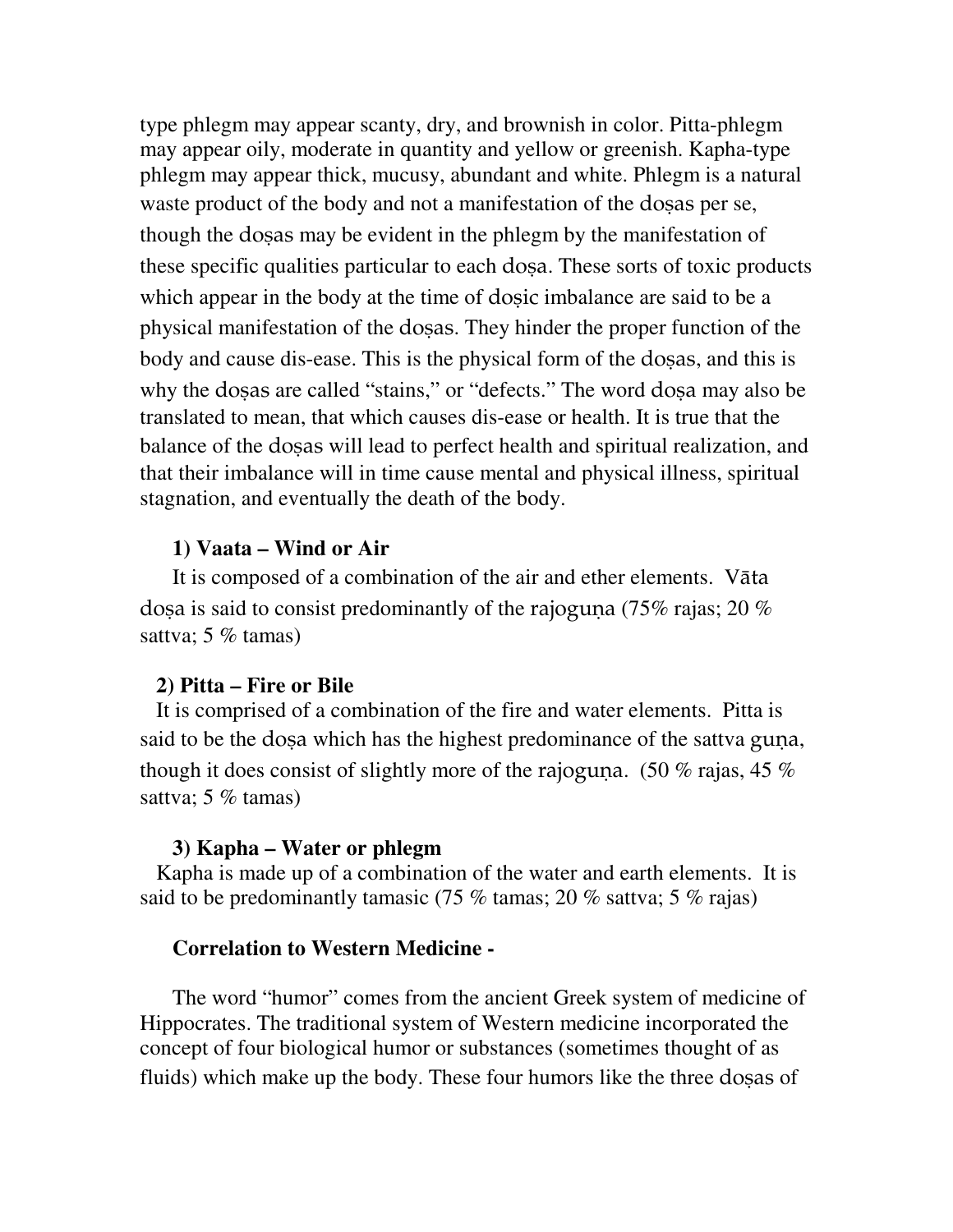äyurveda were originally considered non-physical principles which related to the formation and function of certain tissues in the body. These four humors may be correlated to the tridosa as follows: black bile and yellow bile both relate to pitta dosa; blood (which is ruled by the air element) relates to vāta dosa; and phlegm relates to kapha dosa. The abandonment of this traditional system was influenced by the movement to understand the workings of the physical body in a mechanical, and scientific way by various biologists like Nicholas Culpeper and materialist philosophers like Immanuel Kant. This theory of four humors formed the basis of the Western medical tradition into the 1800's. It was practiced in the USA at the time of the civil war. The concept of four humors was also used by Islamic Medicine and the Greek -influenced system of India called Unani.

## **p**rakåti **– P**rakåti **means "nature".**

Prakrti is the balance of the dosas at the time of birth.

It is determined by the parents physical, mental, and emotional character especially at the time of conception, during pregnancy, and at the time of birth, a persons own aptitude, past karmas, and the astrological timing of conception and birth. This determines an individual's inherent qualities and tendencies toward disease. The praktri is different for each individual and it is set at the time of birth, after which it does not change. This balance of the tridosa is the normal state for that individual. If the praktri is maintained through proper diet and lifestyle, that individual will enjoy a state of health.

### **Vikriti – Vikrti means "change."**

Vikrti is the current balance (or imbalance) of dosas. It is caused by diet, lifestyle, and karmas enacted after the time of birth.

The praktri will influence the vikiti to some extent. A person with a predominently pitta prakti will be more inclined to develop pitta imbalances throughout life. When pitta increases from its natural state at the time of birth, this will cause an increase of pitta in the vikrti.